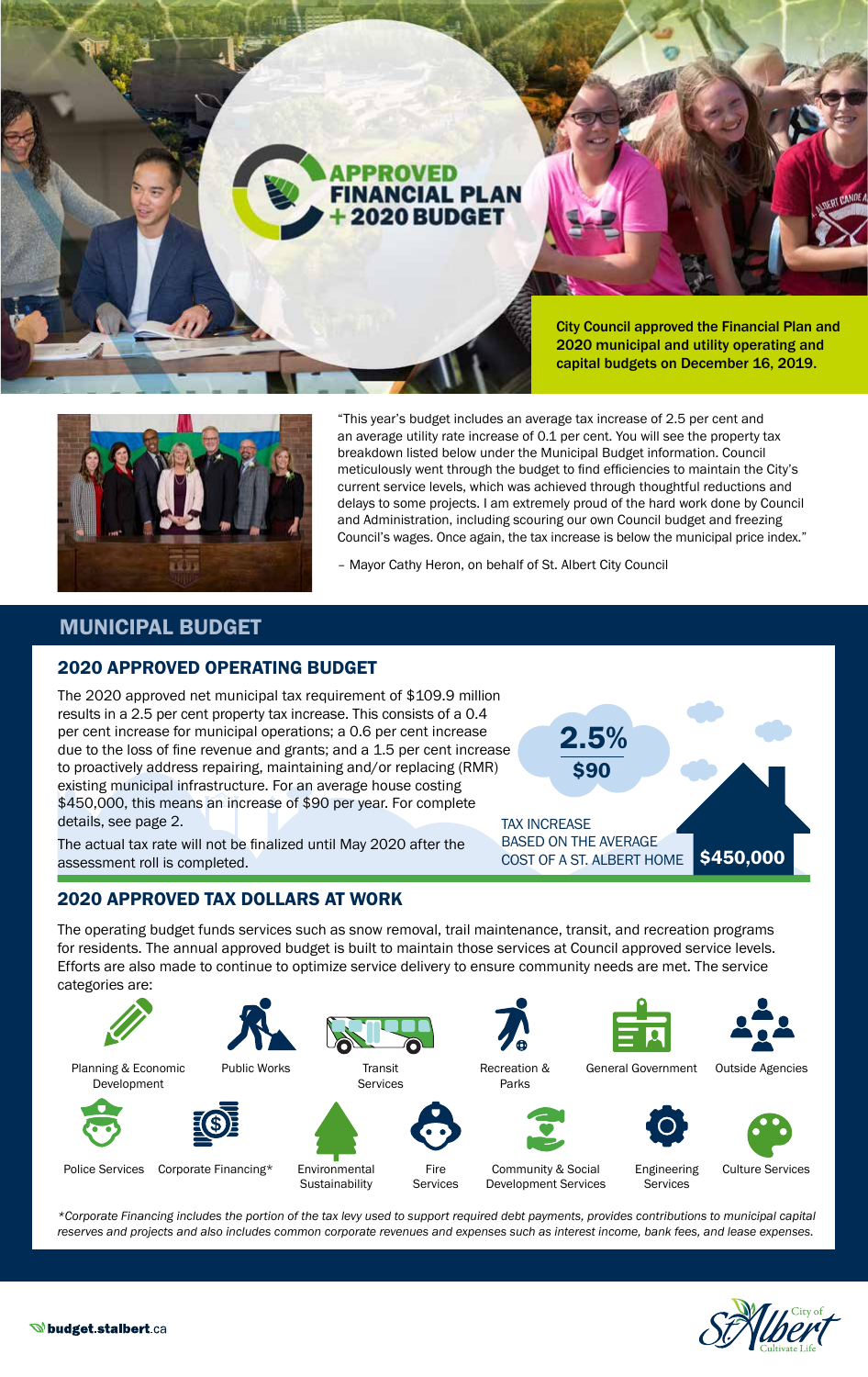## MUNICIPAL BUDGET



The 2.5 per cent approved property tax increase includes optimized services and advanced priorities. Highlights include:



### ADMINISTRATION – GOVERNANCE & CORPORATE MANAGEMENT

- Infrastructure capital funding strategy (RMR)
- Support for corporate procurement

### **TRANSIT**

• Expanded weekday evening local Handibus

### FIRE SERVICES

**Emergency Services personnel** 



COMMUNITY & SOCIAL DEVELOPMENT SERVICES

- Income supplement for residents in need
- Enhanced housing options

# 2020 APPROVED MUNICIPAL CAPITAL BUDGET

The Capital Budget provides for investments in infrastructure and capital assets such as constructing, buying or maintaining assets including roads, sidewalks, buildings, vehicles, equipment and land. This portion of the budget is important for critical maintenance of existing infrastructure and the future growth of our city.

For 2020, the municipal capital plan investment by asset category is illustrated below: